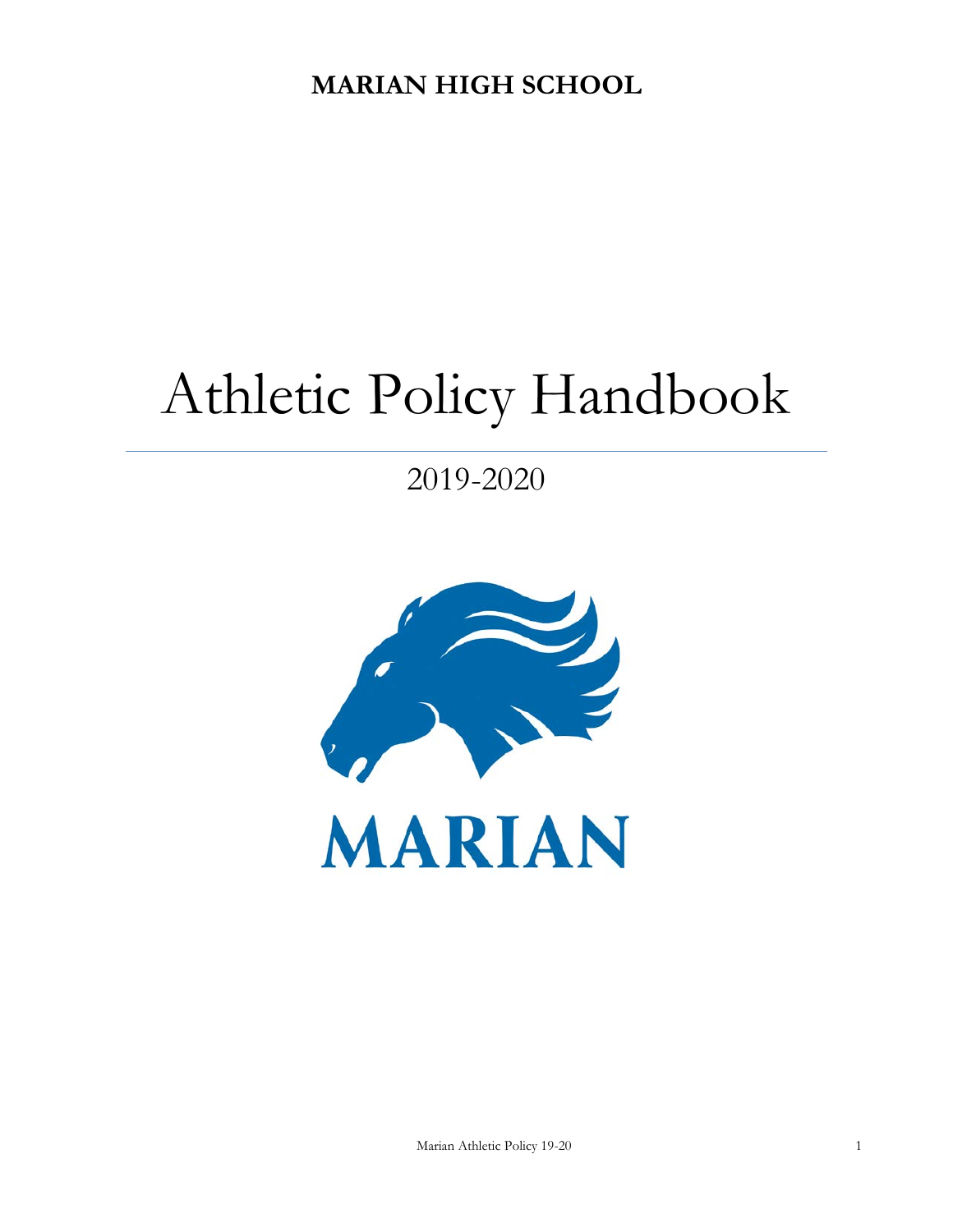#### **Marian High School Mission and Vision Statement**

Marian High School is a Catholic college preparatory high school for young women sponsored by the Sisters, Servants of the Immaculate Heart of Mary.

The mission of Marian High School is to ensure, within a Christian environment, an excellent education built on a strong academic curriculum, which will enable young women value human diversity and live responsible lives of leadership and action based upon gospel values.

We also believe in the mission and vision of Sister Servants of the Immaculate Heart of Mary. The mission of as urged by the love of God, we chose to work others to build a culture of peace and right relationship among ourselves, with the Church and with the whole earth environment and the vision of the IHM community to envision and be committed to bringing about the dream of God on planet Earth through respect for, nurturing of and promoting the liberation and well-being of all persons and all of nature as God's good creation.

# **ATHLETIC PHILOSOPHY**

An interscholastic sport enriches a student's high school experience. Sport activities are an extension of our educational program providing lessons in teamwork, sportsmanship, and self-discipline. Through athletics the development of self-confidence, loyalty, perseverance, and leadership skills happen. It is our goal to contribute to the developing character of each individual athlete through participation in organized sport.

As a member of the Michigan High School Athletic Association and the Detroit Catholic League, Marian sponsors:

- 18 Varsity Level Sports- Basketball, Bowling, Cross Country, Dance, Equestrian, Field Hockey, Figure Skating, Golf, Ice Hockey, Lacrosse, Sailing, Skiing, Soccer, Softball, Swim and Dive, Tennis, Track and Field, and Volleyball
- 14 Junior Varsity Level Sports Basketball, Bowling, Cross Country, Dance, Field Hockey, Golf, Lacrosse, Sailing, Soccer, Skiing, Softball, Swim and Dive, Tennis, Volleyball
- 5 Freshman/JVB Sports- Basketball, Field Hockey, Soccer, Tennis, and Volleyball

Participation is limited to Marian students abiding by the M.H.S.A.A. and Catholic League guidelines. Catholic League regulations restrict participation on freshman to those students who are freshman at school and Junior Varsity teams to those who are freshman, sophomores, and juniors. (Seniors may not compete on the J.V. team)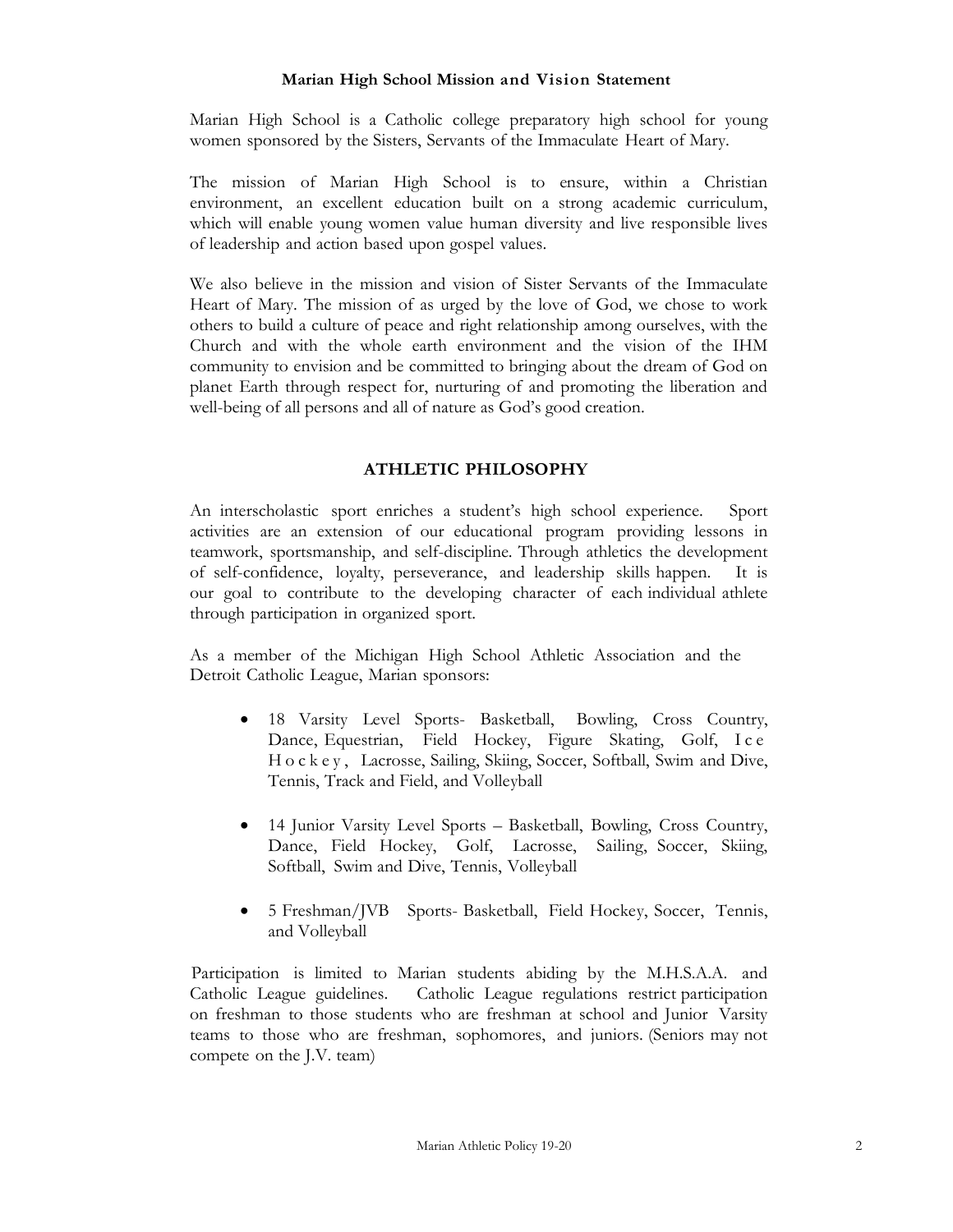## **GOALS AND OBJECTIVES**

In accordance with Marian High School athletic philosophy and the Marian High School Mission Statement, the following goals and objectives have been established:

- 1. To adhere to the athletic code of Marian High School (MHS), the Catholic League (CHSL) and the Michigan High School Athletic Association (MHSAA).
- 2. To exceed all attendance and academic requirements of MHS as practical evidence of loyalty to the proper attitude and philosophy of the MHS athletic program.
- 3. To practice fairly and play fairly, giving complete effort in all circumstances demonstrating sportsmanship at all times.
- 4. To demonstrate respect for opponents and officials before, during and after contests.
- 5. To maintain the academic standards of MHS, keeping in perspective the priority of academics over athletics.
- 6. To maintain the high level of competitiveness and outstanding athletic tradition of MHS.
- 7. To promote life skills in relationship to competitiveness, discipline, responsibility, and accountability in MHS athletics.
- 8. To promote school spirit by supporting other teams during the season.
- 9. To uphold the Mission of the IHM sisters.

# **POLICIES AND REGULATIONS**

The following policies and regulations are not all inclusive. The Catholic League Manual and the M.H.S.A.A. manuals are available from the Athletic Director upon request.

- 1. To observe all policies regarding self-discipline as described in the MHS Student-Parent handbook.
- 1. An athlete must maintain a quarterly 2.0 GPA with no failures and a semester 2.0 GPA with no failures. (Marian Athletic and Team policy see Student and Parent Handbook)
- 2. Athletes must be in school a minimum of 4 class periods in order to participate that day. In the event of a noon dismissal, students are required to attend all classes, etc. in order to participate that day. Exception: school field trips or funerals. (MHSAA and MHS policy see Student and Parent Handbook)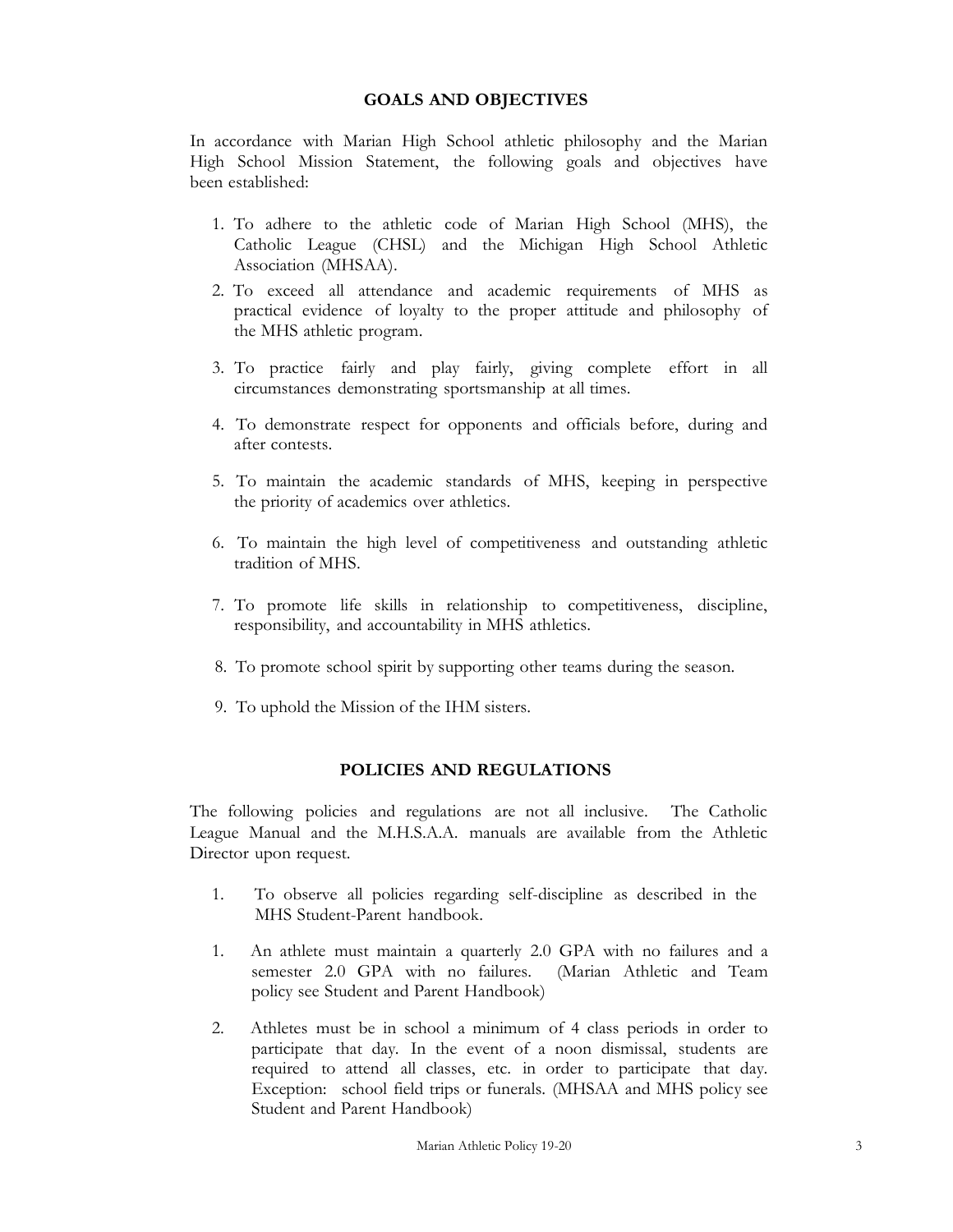- 3. During the season an individual may participate in a maximum of three individual sports meets or contest in that sport while not representing her school. Example: a member of the MHS swim team can participate in 3 swim meets outside MHS meets that are not interscholastic. (MHSAA policy)
- 4. Any award given to an athlete may not exceed \$35.00 and may not be in the form of cash, merchandise certificates, or any other type of negotiable documents. (MHSAA policy)
- 5. No student shall be eligible to represent a high school for which there is not on file in the office a record of a current yearly passed physical examination on a MHSAA form. (MHSAA policy)
- 6. A student transferring from one high school to another high school is not eligible to participate in an interscholastic athletic contest for two full semesters in any sport they previously played at the other school. They are immediately eligible in any sport they did not play at the other school All transfers must be reported to the MHSAA through the Athletic Director. (MHSAA policy)
- 7. Full or partial scholarships to athletic camps may be accepted by students, providing the funds are paid by: A) the student's parents, grandparents or siblings; B) school approved fundraisers and are not on the basis of athletic ability or potential. (MHSAA policy)
- 8. A student is discouraged in playing two sports in the same season, as academic grades could be jeopardized. In order to play in two sports during the same season, the student must fill out the dual sport form and have her parents and each coach sign the form. The student must also designate a primary sport and must attend at least one practice a week of the secondary sport. (MHS policy)
- 9. Outside of the MHSAA defined season for a sport, a coach may coach in that sport a maximum of four students from the same school, during the school year. (MHSAA policy)
- 10. Picture phones and cameras of any kind are not to be used in the locker rooms or training rooms. (MHSAA, CHSL and MHS policy)
- 11. Hazing is now prohibited by state law. These 2 laws, a misdemeanor and a felony, make hazing punishable by imprisonment for not more than 93 days and/or a fine of not more than 1000.00 (misdemeanor) or 5-15 years in prison and/or fine of 2500.00 to 10,000.00. (felony)
- Marian Athletic Policy 19-20 4 12. The use of undue influence for athletic purposes by any person or persons directly or indirectly associated with the school to secure or encourage the attendance of a student or the student's parents or guardians as residents of the school district, shall cause the student to become ineligible for a minimum of one semester and a maximum of one year and offending coach or coaches not be permitted to coach for a one year period. Examples of undue influence would include but not be limited to offers of or acceptance of: financial aid to parents, guardians, or student; reduced or eliminated tuition and/or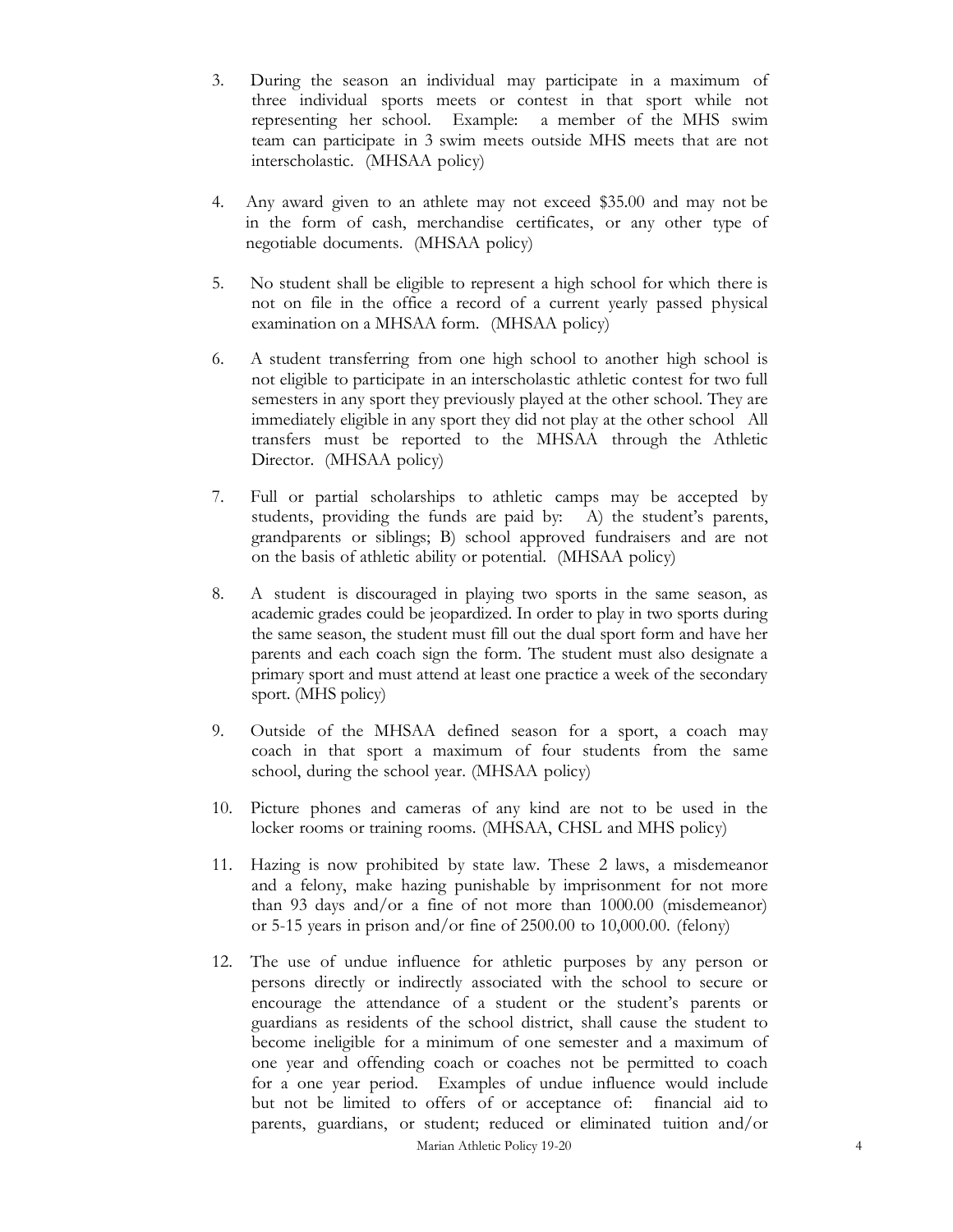fees; any special privileges not accorded to other students, whether athletes or not; transportation allowances; preference in job assignments; room, board, or clothing. (MHSAA policy)

- 13. Social get togethers with parents, athletes, and coaches are permitted if conducted in an appropriate and professional manner. When athletes are present, refrain from smoking and/or drinking of alcoholic beverages. (MHS policy)
- 14. Any illegal action or inappropriate behavior on the part of an athlete during her season will result in sanctions from Marian High School and in addition her coach may take further appropriate action. Example: drinking, stealing, smoking, fighting, performance enhancing drugs, etc. (MHS policy)
- 15. Transportation will be arranged by Marian High School for all away games when the team leaves during school hours.
	- Marian can provide a rental bus and driver or the coach, or approved driver, may drive the Marian minivan or Minibus, with a chauffeur's license, for all such away games. Away games will include league, non-league, regular season tournaments and/or state tournaments.
	- All participating athletes will be required to meet at Marian to ride together as a team to the away game if a bus is provided. A coach or designated parent must ride the bus. At least two adult supervisors are recommended.
	- Most bus transportation will be drop-off only. On these occasions, students will be dropped off at the game site and will need parental transportation after the contest.
	- Coaches are responsible to communicate with the Athletic Director regarding the need for a bus. Such communications must be at the beginning of the sport season so sufficient time for bus rental and arrangements may be made by the Athletic Department. (MHS policy)
	- All Marian community members acknowledge that Marian High School shall be held harmless for any incidents that occur during transport provided to students other than one's own daughter(s) by any non-related party.
- 16. Each athlete must have paid a player participation fee (\$170.00 per sport) and properly compete and submit the following forms online in order to be eligible:
	- ASSUMPTION OF RISK-PROOF OF INSURANCE
	- RELEASE OF LIABILITY FORM
	- PHYSICAL FORM
	- WEIGHT ROOM CONSENT
	- TEXT/EMAIL RELEASE
	- CONCUSSION ACKNOWLEGDEMENT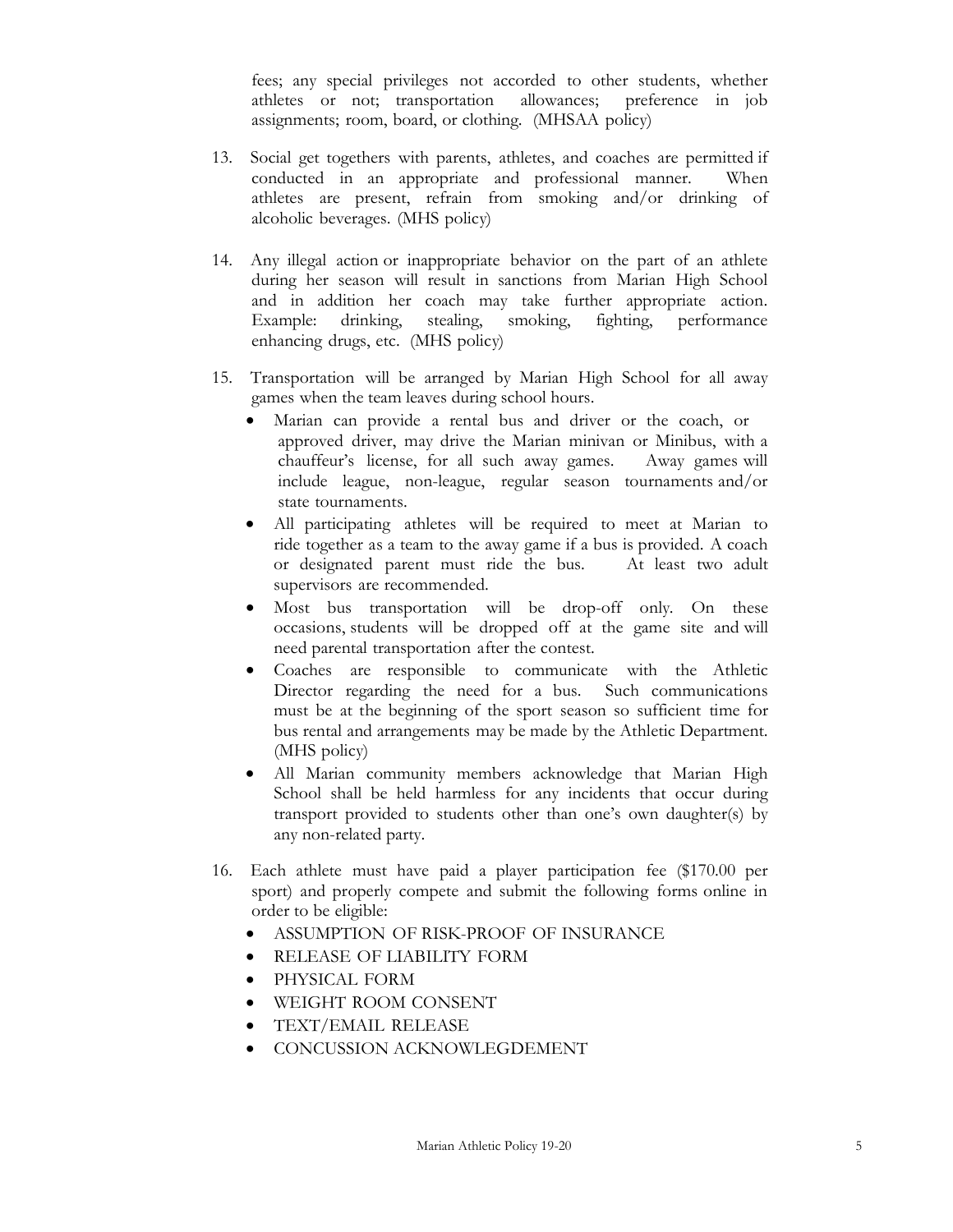- 17. Individual coaches will provide specific guidelines in a handbook in that specific sport. These guidelines will include information on the following:
	- dates and practice times,
	- transportation schedules,
	- varsity letter requirements,
	- team rules regarding discipline procedures and expectations.
- 18. It is very important that Marian athletes do not question calls or use inappropriate language. It is the coach's responsibility to enforce this. (MHS policy)
- 19. Student athletes need to make positive decisions. With every decision comes consequences. Positive decisions get rewarded and should be the norm. However, when negative decisions are made, there will be consequences at the coaches' discretion that can include suspensions and even removal from the team. (MHS policy)
- 20. Athletes are not allowed to be in the weight room or gym area using equipment unless supervised by their coach or designated adult supervisor. It is the coach's responsibility to make sure that all athletes are "picked up" after a contest or practice; the coach will leave no student unattended. (MHS policy)
- 21. Practices will be no longer than 3 hours in actual practice time. Stretching and team meetings are practice. No practices may go later than 10:00 p.m. (MHS policy)
- 22. At the completion of one season, an athlete must take a short break from athletics before a new season begins, this break should be at least 3 practices days but not more than 5 practice days in length. This is up to the discretion of the athlete. (MHS policy)
- 23. Athletes cannot be considered by Division I or Division II Colleges without properly completing and submitting the appropriate forms to the NCAA. This information should be obtained from their counselor. (University Recruiting Regulation)
- 24. Collegiate information will be passed on to the athlete or completed by the coach when appropriate. Discussion about opportunities should be held with the coach. (MHS policy)
- 25. If the Athletic Director feels that any spectator is acting inappropriately before, during or after the athletic event, then the Athletic Director can enforce individual sanctions above and beyond those called for in the MHSAA or CHSL rules.
- 26. School sponsored "open gym" is permitted. The new policy is the 4 player rule and that open gyms can be sport specific. (MHSAA policy)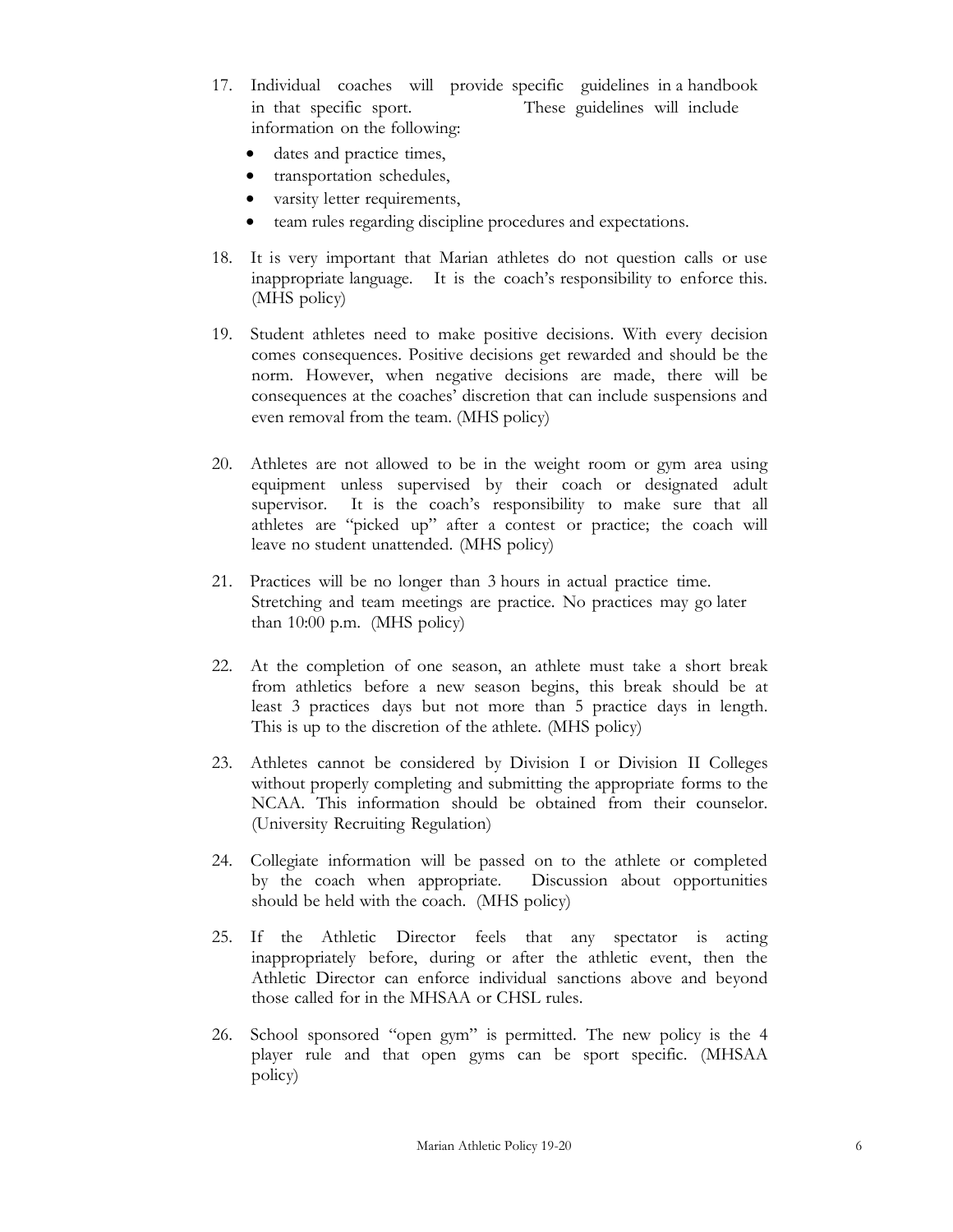27. School sponsored conditioning programs are permitted out of season if they do not involve equipment, which is specific to a sport in which the student participates or wishes to participate in and is conducted on an interscholastic basis. (MHSAA policy)

## 28. CONCUSSION POLICY

Marian High School will follow the State of Michigan Concussion Laws that became effective June 30, 2013. (See www.michigan.gov/sportsconcussion ) To that end:

• MHSAA sponsored sports are already covered by their current concussion policy and Marian High School follows this policy as a member of the MHSAA.

• Non MHSAA sports and activities (intramurals, gym classes, field day, senior football, etc.) are not covered by the MHSAA, so Marian High School will provide all parents and students with Concussion Awareness information.

• A Concussion Awareness Educational Material Acknowledgement form must be filled out by all Marian families and turned into the Main Office.

• Students will not be allowed to participate in any activity including but not limited to intramurals, gym classes, Field Day, Senior Football, etc. without a signed Concussion Awareness Education Material Acknowledgement form on file with the school.

Concussion educational materials and forms are sent out in the annual August mailing to Marian families and can also be found on the Marian web site and the Marian sports website.

www.marian-hs.org or www.mariansports.com . (MHS, CHSL, MHSAA and State of MI policy).

New concussion regulation from MHSAA includes that if all protocols are followed that MHSAA will have insurance to cover the cost of treatment for the concussion.

#### 29. SOCIAL MEDIA

Student-athletes are not restricted from using any on-line social network sites and digital platforms. However, users must understand that any content they make public via on-line social networks or digital platforms is expected to follow acceptable social behaviors and also to comply with federal government, state of Michigan, Marian HS, CHSL and NCAA rules and regulations. Marian student-athletes must be aware of Student Handbook regulations. Ignorance of these regulations does not excuse student-athletes from adhering to them.

Guidelines for Student-Athletes

These guidelines are intended to provide a framework for student-athletes to conduct themselves safely and responsibly in an on-line environment. As a student-athlete at Marian you should:

Marian Athletic Policy 19-20 7 Be careful with how much and what kind of identifying information you post on social networking sites. Remember the information posted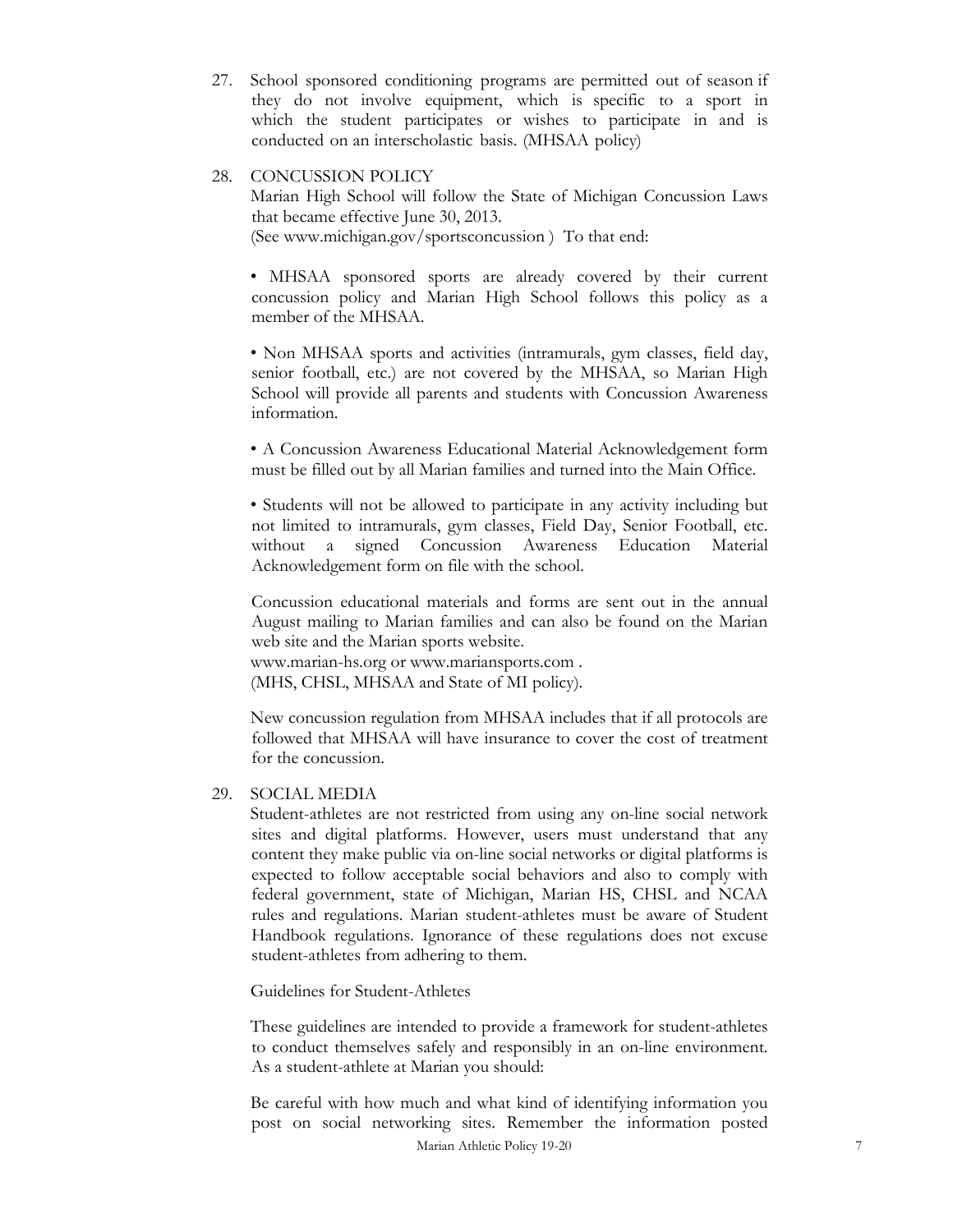becomes property of the website.

Be aware that potential current and future employers and college admissions offices often access information placed on social networking sites.

Do not have a false sense of security about the rights to freedom of speech. Understand that freedom of speech is not unlimited. The on-line social network sites are NOT a place where one can say and do whatever they want without repercussions.

Remember photos put on the social network site's server become their property.

Things student athletes should avoid:

- Derogatory language or remarks about teammates or coaches; other Marian student athletes, teachers, or coaches; studentathletes, coaches, athletics administrators or representatives of other Schools.
- Demeaning statements about or threats to any third party.
- Incriminating photos or statements depicting violence; bullying; hazing; sexual harassment; vandalism, stalking; underage drinking; selling, possessing, or using controlled substances; or any other inappropriate behaviors.
- Creating a serious danger to the safety of another person or making a credible threat of serious physical or emotional injury to another person.
- Indicating knowledge of an unreported felony theft or felony criminal damage to property.
- Indicating knowledge of an unreported school or team violation regardless if the violation was unintentional or intentional.

# 30. CAPTAINS

Being a Marian Team Captain is a prestigious honor and a privilege. The Marian Team Captain becomes a member of the Marian Captain Council. The Captain's Council is a student centered athletic advisory committee that assists the Athletic Director in maintaining a high performing Athletic Program both inside the classroom and as competing members of the CHSL Conference.

A Marian athlete will be expected to exhibit the following leadership qualities while holding the title of "Captain" of her team.

- Honest, strong focus on academics, dedicated, leads by example
- Inspiring, good communicator, strives to be her best
- Good Listener, recognizes and values team needs
- Enthusiastic, is not afraid to speak her mind
- Hard Working, selfless
- Respectful, appropriate behavior and conduct in and out of school
- Dependable, helps the team set goals
- Positive, will motivate others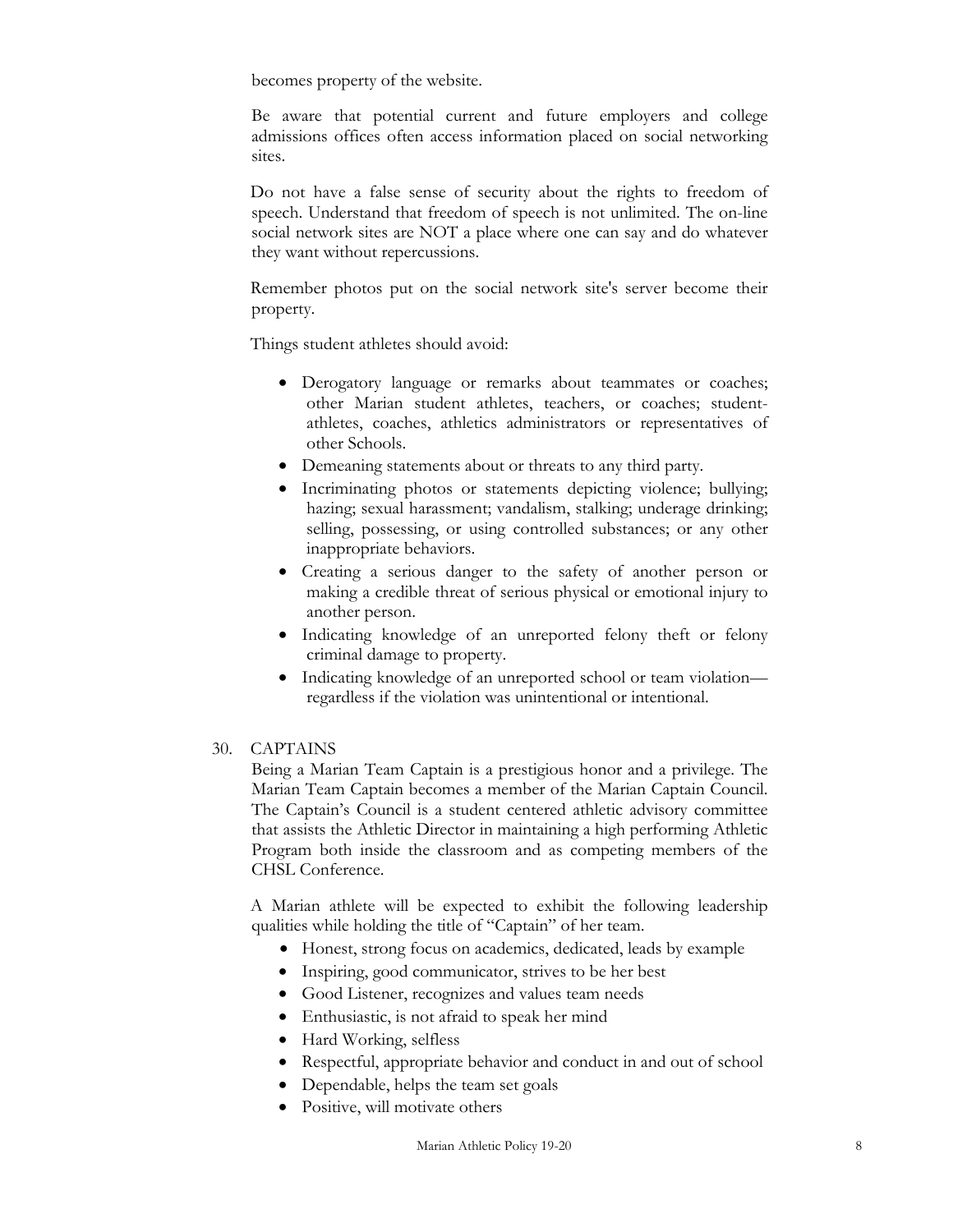Based on these criteria, Marian Coaches have the sole responsibility of choosing the team captains for their respective teams.

A Marian Athlete who is a team captain will immediately lose the title of "Captain" if the athlete fails to meet the above listed leadership expectations. (MHS policy)

31. OVERNIGHT TRIPS

All teams staying overnight will use the overnight permission form. This should be completed one week prior to travel and approved by the Athletic Director. (MHS policy)

32. Each team/program will be required to do an outreach project where 50% of the team or program must participate!

# **ATHLETE RECOGNITION PROGRAM**

It is very important that Marian athletes are promoted and recognized for their outstanding athletic achievement. Therefore, athletes are eligible for nomination for the following awards:

**STATE** - All Area, All District, All Region, All State, MHSAA scholarship

**LEAGUE** - Scholar Athlete Award, Athlete of the Year, All League, All Catholic, All Academic

**SCHOOL** - Scholar Athlete, Most Valuable Player, Most Improved, Coach's award, George DuFour Scholarship (seniors only).

## **GENERAL INFORMATION**

## **Tryouts**

Tryouts will be announced at least two weeks in advance through communications placed on the Athletic Bulletin Board and online. Each student attending Marian High School has the right to try out for any team. Preseason meetings, activities and conditioning must have the Athletic Director's approval. Failure of a student to participate in preseason activities does not bar them from trying out for a team.

#### **Equipment**

All items supplied by the school must be returned at the completion of the season. If an athlete fails to return the equipment, the school has the right to deny grade or transcript requests until all items are returned or paid for.

## **First Aid Supplies**

Basic first aid supplies are purchased by the Athletic Director, e.g. Tape, under wrap, spray, band-aids. Coaches are not allowed to give out aspirin, Tylenol, etc. Ice is available in the cafeteria area, or in the coach's office.

## **Trainer**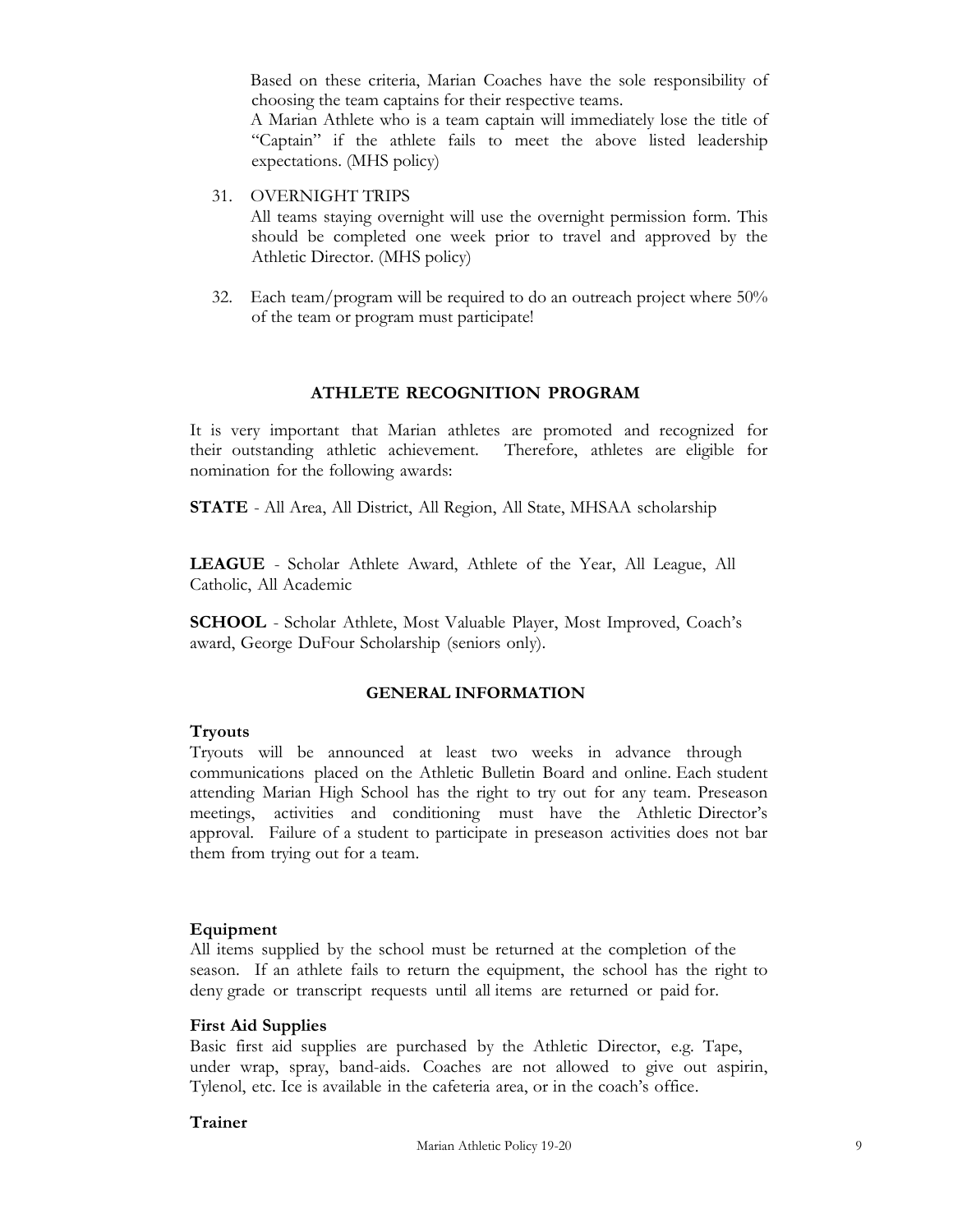Marian High School employs a licensed athletic trainer through Henry Ford Hospital. The trainer is available 20 hrs a week throughout the year; a schedule is posted in the gym office. Any athlete is welcome and encouraged to visit the trainer about any medical problems that might arise.

## **Uniforms**

When competing for Marian, athletic uniforms and pre-game apparel must only be in these colors:, Royal Blue, Gold, or White. The school provides uniforms for the following sports: basketball, tennis (T-shirts only), field hockey, swimming and diving (caps only), volleyball, ski (helmets only), lacrosse, soccer, golf (shirts only), dance (poms) and softball. These uniforms are the property of Marian High School and must be returned at the completion of the season. Coaches are responsible for collecting uniforms. The athlete is

responsible for returning the uniform in good condition – if not the athlete is responsible for the replacement cost of the article.

Individuals are responsible for purchasing their own uniform in the following sports: tennis (top & skirt), swimming (suit), golf (shorts/pants), cross country (same uniform used for 4 years), track and field (same uniform used for 4 years), and ski.

Additions to uniforms must be cleared through the Athletic Director – the intention is to keep cost for individuals at a minimum. Example: sweats, t- shirts.

# **End of season recognition event**

Every team is entitled to a banquet. It is customary at Marian that banquet planning is the responsibility of each coach along with the parents of seniors and/or captains on their respective team. In keeping with that tradition and our athletic and educational philosophy at Marian High School, the guidelines for banquets are as follows:

- 1. Generally, one banquet is held for each sport/activity regardless of level – i.e., one basketball banquet for all 3 levels including Varsity, Junior Varsity and Freshman.
- 2. Banquets should be held at a facility that is affordable to all. The total price for the banquet should not exceed \$30.00 per person. The Marian Student Dining Area is available upon request.
- 3. The date, location, and cost of the banquet must be cleared with the Athletic Director/Moderator and Head Varsity Coach before final decisions are published.
- 4. The price of the banquet must include:
	- all food and beverages
	- tax and tip (if appropriate)
	- guest meals
	- decorations (if planned)
	- programs (if desired)
	- speaker (if used)
- 5. Alcohol may not be available at the banquet.
- 6. Invitations (flyers, etc.) should be available to all members of the team(s) – passed out at a meeting/practice, mailed or made available at school (announcements can be made at school). Include as guests the Head of School, Assistant Head of School, Athletic Director, Moderator,